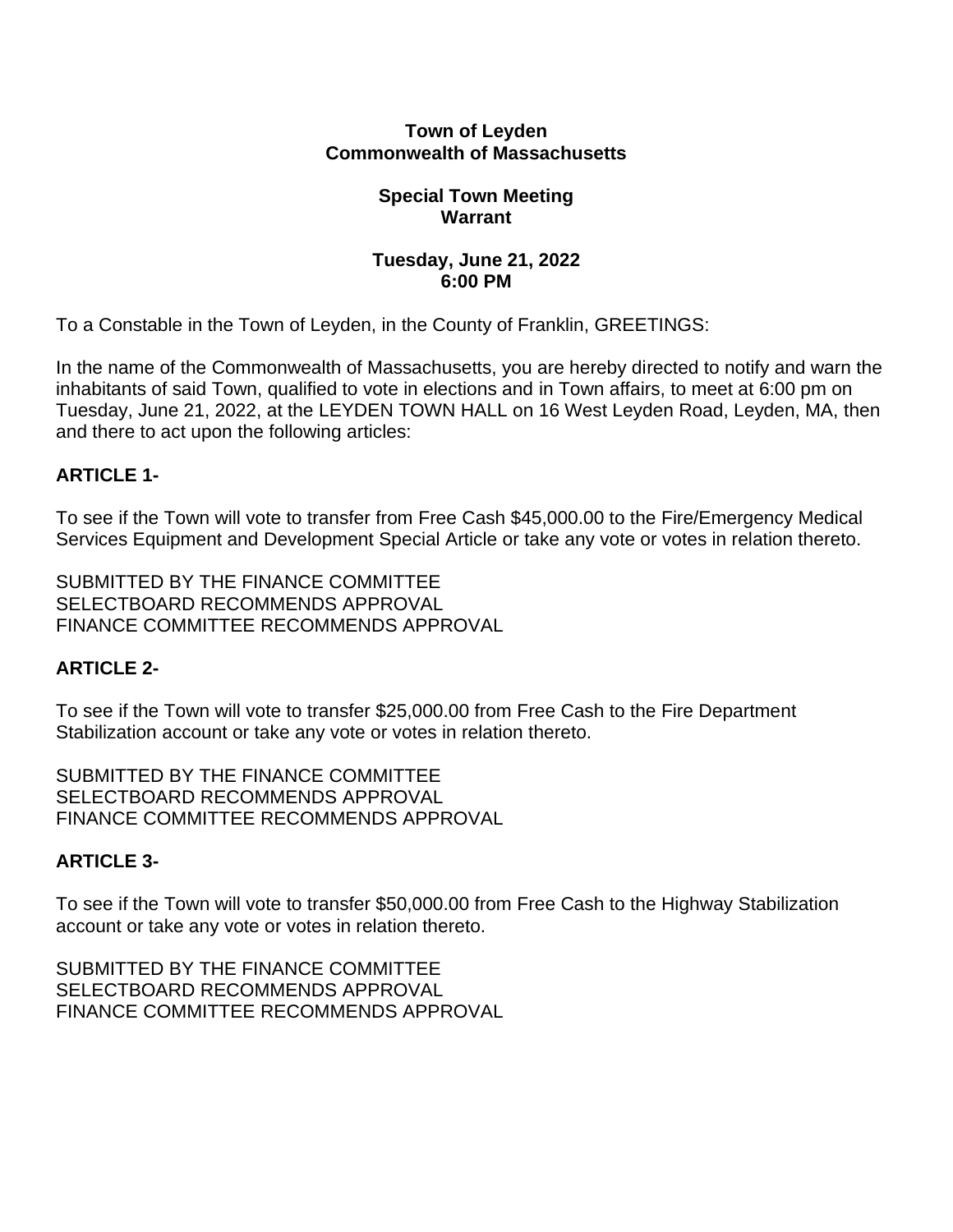# **ARTICLE 4-**

To see if the Town will vote to transfer from Free Cash \$6,000 to the Avery Field Pavilion Replacement Article or take any vote or votes in relation thereto.

SUBMITTED BY THE FINANCE COMMITTEE SELECTBOARD RECOMMENDS APPROVAL FINANCE COMMITTEE RECOMMENDS APPROVAL

# **ARTICLE 5-**

To see if the Town will vote to transfer \$86,753.00 from Free Cash to the General Stabilization account or take any vote or votes in relation thereto.

SUBMITTED BY THE FINANCE COMMITTEE SELECTBOARD RECOMMENDS APPROVAL FINANCE COMMITTEE RECOMMENDS APPROVAL

### **ARTICLE 6-**

To see if the Town will vote to establish a Broadband/Enterprise Special Purpose Stabilization Account for Enterprise purposes or take any vote or votes in relation thereto.

SUBMITTED BY MLP BOARD MLP BOARD RECOMMENDS APPROVAL FINANCE COMMITTEE RECOMMENDS APPROVAL

### **ARTICLE 7-**

To see if the Town will vote \$25,000 of Retained Earnings from the Broadband/Enterprise Fund to the Broadband/Enterprise Special Purpose Stabilization Account or take any vote or votes in relation thereto.

SUBMITTED BY MLP Board MLP BOARD RECOMMENDS APPROVAL FINANCE COMMITTEE RECOMMENDS APPROVAL

### **ARTICLE 8-**

To see if the Town will vote \$82,000 of Retained Earnings from the Broadband Enterprise Fund to pay prior year bills or take any vote or votes in relation thereto.

SUBMITTED BY MLP Board MLP BOARD RECOMMENDS APPROVAL FINANCE COMMITTEE RECOMMENDS APPROVAL